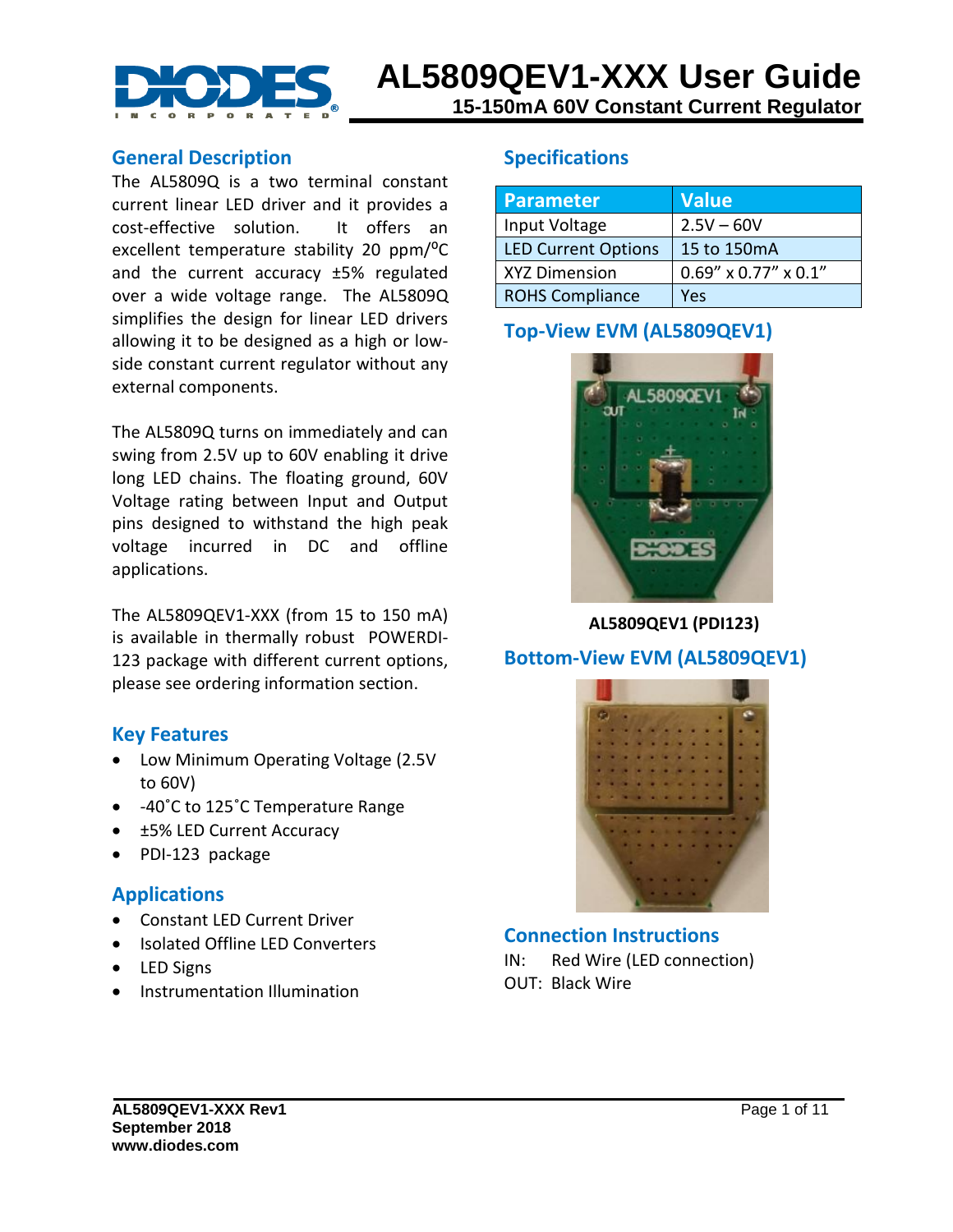

# **AL5809QEV1-XXX User Guide 15-150mA 60V Constant Current Regulator**

**Board Layout**

**(a) Top View (b) Bottom View**





Note: This evaluation board provides design flexibility, multiple application circuits can be derived in both Low and High Side Current LED configurations. The footprint of U1 is compatible to both of **PDI-123 and SOD-123** packages. In addition, it can be hooked up with use of PWM dimming.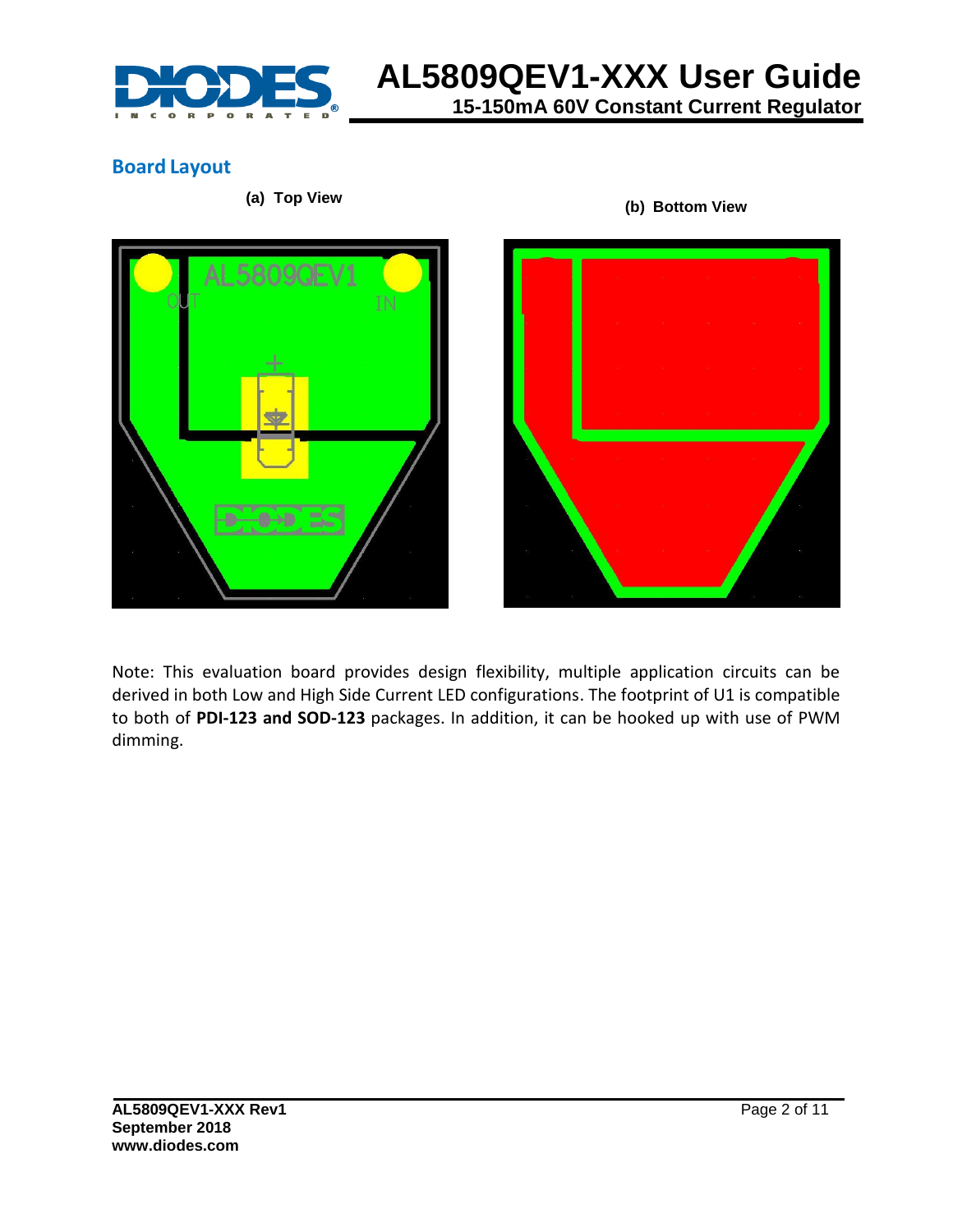

#### **Connection Setup and Power-up Procedures**

**Current LED String Procedure to Evaluation Board in Low side current LED configuration** 



- 1. Depends on the current options, the evaluation board is as low side current LED configuration.
- 2. Ensure that the DC source is switched OFF or disconnected.
- 3. Connect the power supply to Anode terminal of external LED string in the Low side LED configuration.
- 4. Connect the Cathode terminals of external LED string to IN terminal of the board and connect OUT wire to GND.
- 5. Ensure that the area around the board is clear and safe, and preferably that the board and LEDs are enclosed in a transparent safety cover.
- 6. Turn on the main switch. LED string should light up and the LED current should be regulated according to the current options of the device.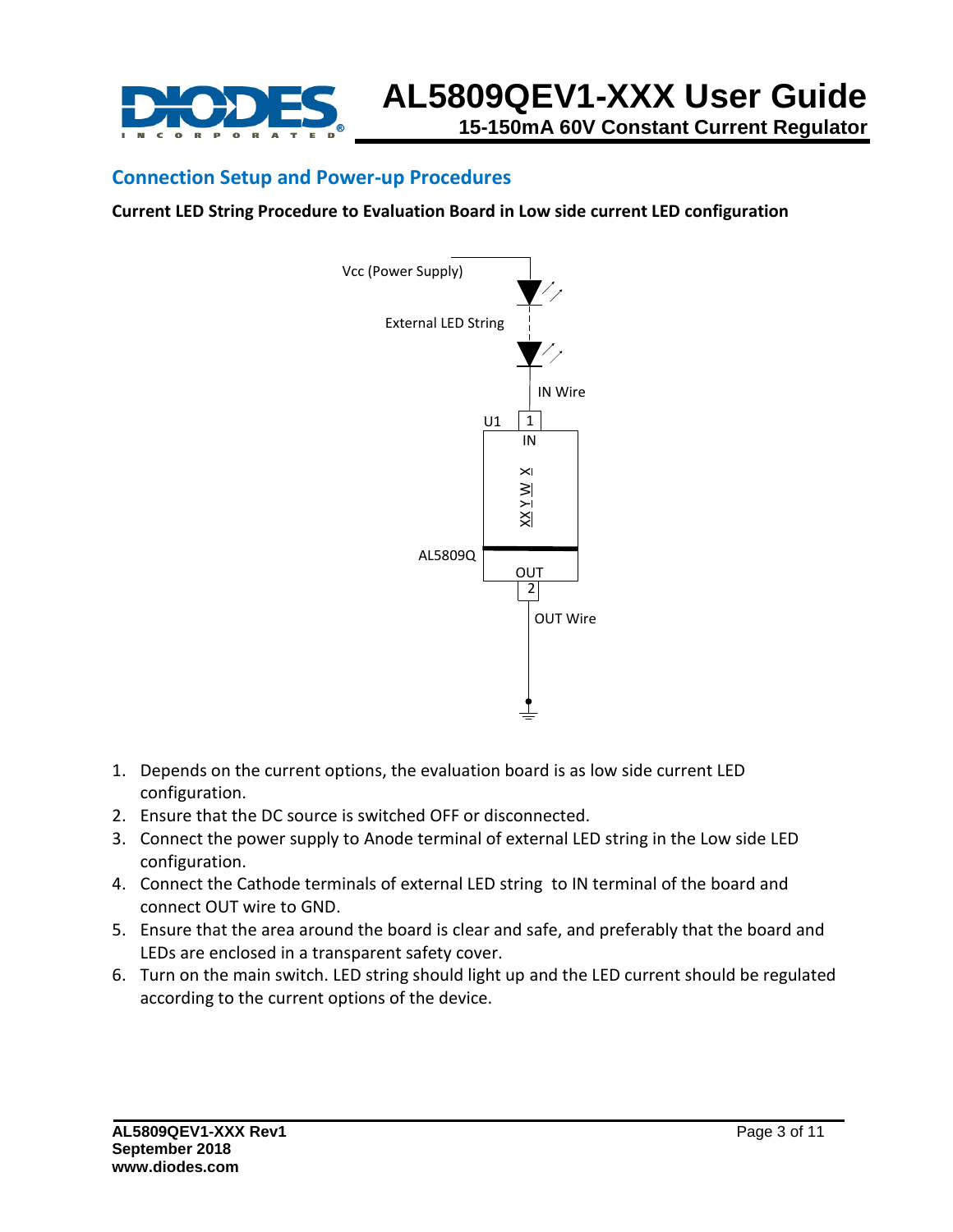

**15-150mA 60V Constant Current Regulator**

#### **Bill of Material**

| -# | <b>Name</b> | Quantity   Part number | <b>Manufacturer Description</b> |                                      |
|----|-------------|------------------------|---------------------------------|--------------------------------------|
|    |             | AL5809Q-xxxP1-7        | Diodes Inc                      | Constant Current Regulator in PDI123 |

### **Ordering Information**





| <b>Part Number</b> | <b>LED Current Option</b> | Package       | <b>Identification Code</b> |
|--------------------|---------------------------|---------------|----------------------------|
| AL5809Q-15P1-7     | 15mA                      | <b>PDI123</b> | C1                         |
| AL5809Q-20P1-7     | 20mA                      | <b>PDI123</b> | C <sub>2</sub>             |
| AL5809Q-25P1-7     | 25mA                      | <b>PDI123</b> | CA                         |
| AL5809Q-30P1-7     | 30mA                      | <b>PDI123</b> | C <sub>3</sub>             |
| AL5809Q-40P1-7     | 40mA                      | <b>PDI123</b> | C4                         |
| AL5809Q-50P1-7     | 50 <sub>m</sub> A         | <b>PDI123</b> | C <sub>5</sub>             |
| AL5809Q-60P1-7     | 60 <sub>m</sub> A         | <b>PDI123</b> | C6                         |
| AL5809Q-90P1-7     | 90 <sub>m</sub> A         | <b>PDI123</b> | C7                         |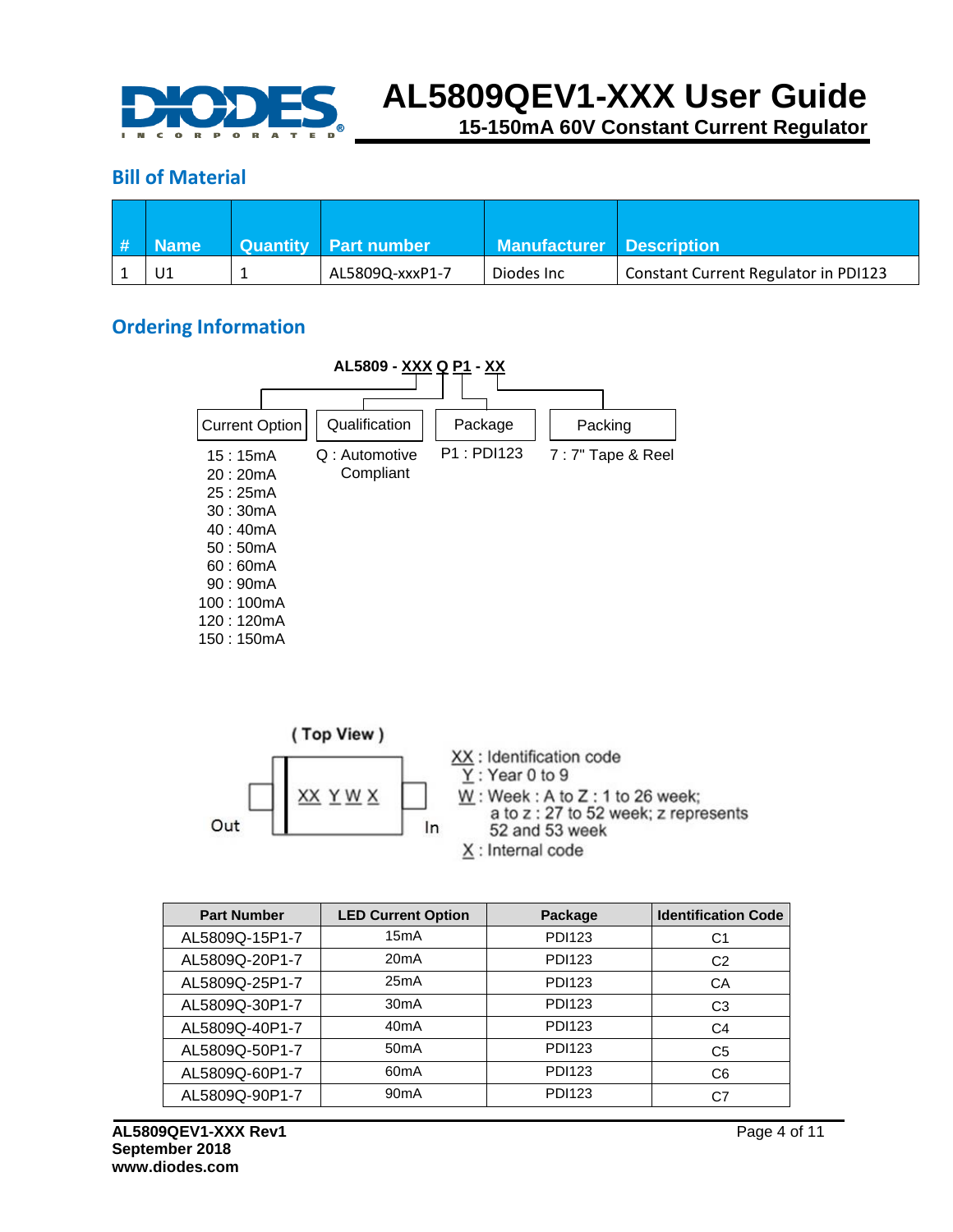

**15-150mA 60V Constant Current Regulator**

| AL5809Q-100P1-7 | 100 <sub>m</sub> A | PDI123 | CВ |
|-----------------|--------------------|--------|----|
| AL5809Q-120P1-7 | 120 <sub>m</sub> A | PDI123 | C8 |
| AL5809Q-150P1-7 | 150 <sub>m</sub> A | PDI123 | C9 |

#### **Application Information**

**I) Current LED String Procedure in High side current LED configuration** 



- 1. The evaluation can also be configured as High side current LED configuration.
- 2. Ensure that the DC source is switched OFF or disconnected.
- 3. Connect the power supply to IN terminal wire on the board.
- 4. Connect the Anode and Cathode terminals of external LED string between OUT terminal and GND in the High side LED configuration.
- 5. Observe MAX 60V differential between IN and OUT terminals when applied Vcc > 60V.
- **6. In the high side circuit configuration, extreme high voltage may be present. Please use caution and try not to touch any components on the board or input leads.**
- 7. Turn on the main switch. LED string should light up and the LED current should be regulated according to the current options of the device.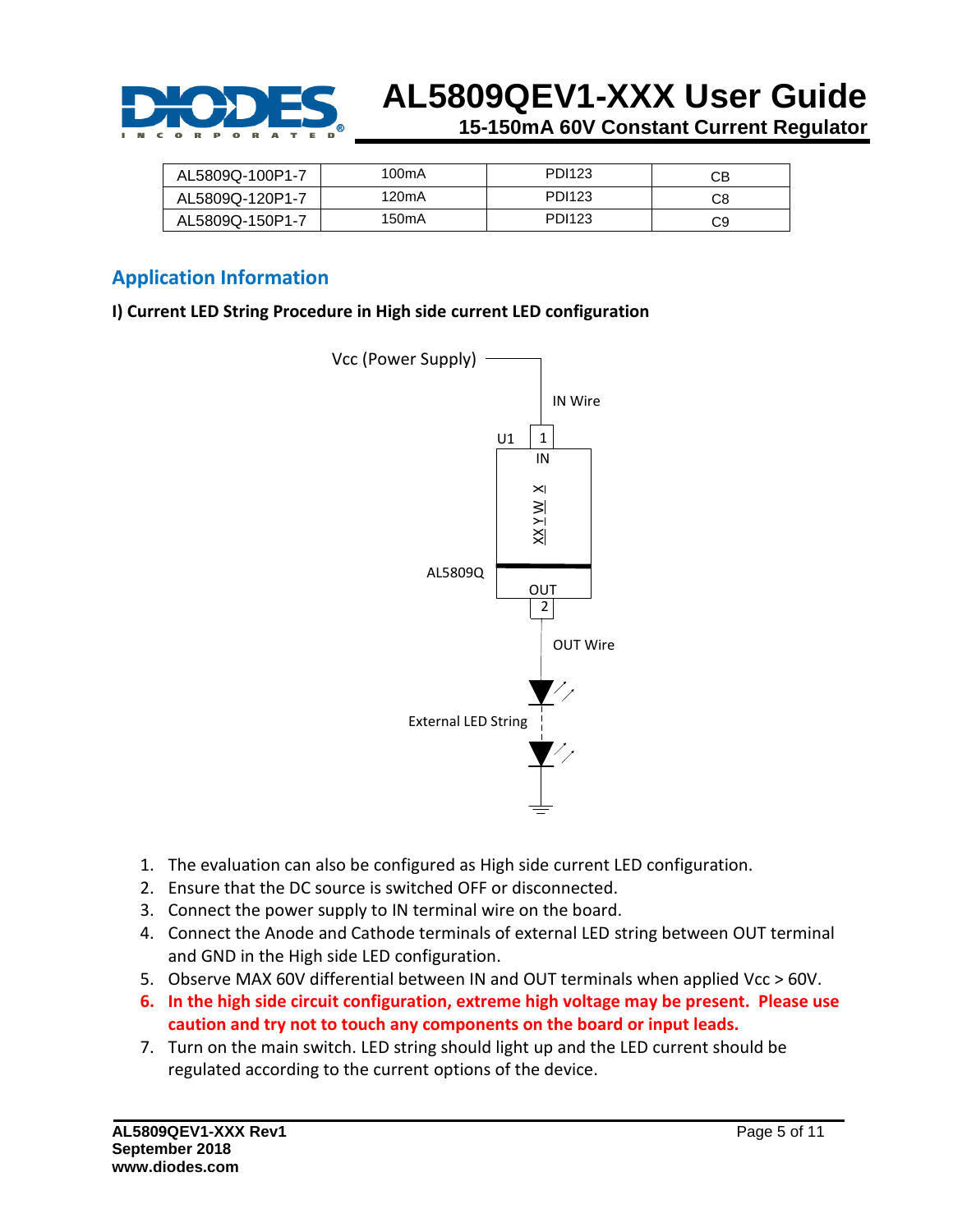

#### **II) PWM Dimming**

The AL5809Q can be used to provide LED current dimming driving the Out pin via the MOSFET switch to ground. The Out pin current is then effectively switched on and off causing the LED current to turn on and off



**(a) PWM Dimming by External MOSFET (b) PWM Dimming by Power Supply VIN ON/OFF**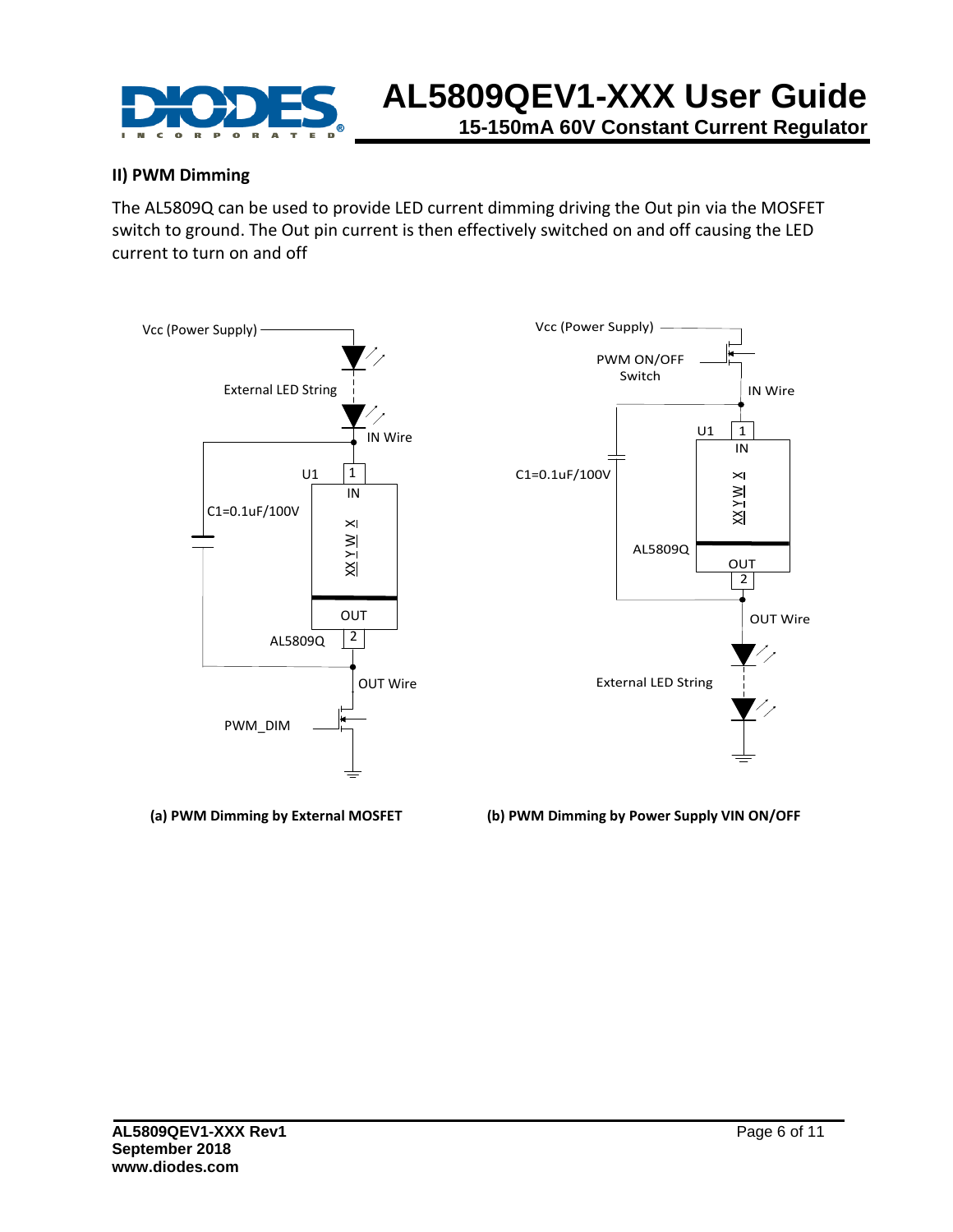

- 1. The evaluation board can be configured as Low side current LED configuration with use of PWM dimming.
- 2. Ensure that the DC source is switched OFF or disconnected.
- 3. Connect the power supply to Anode terminal of external LED string in the Low side LED configuration.
- 4. Connect the Cathode terminals of external LED string to IN terminal of the board and connect OUT wire to GND.
- 5. Insert external MOSFET across OUT terminal and GND of the board for PWM dimming control.
- 6. Ensure that the area around the board is clear and safe, and preferably that the board and LEDs are enclosed in a transparent safety cover.
- 7. Turn on the main switch. LED string should light up and the LED current should be regulated according to the current options of the device.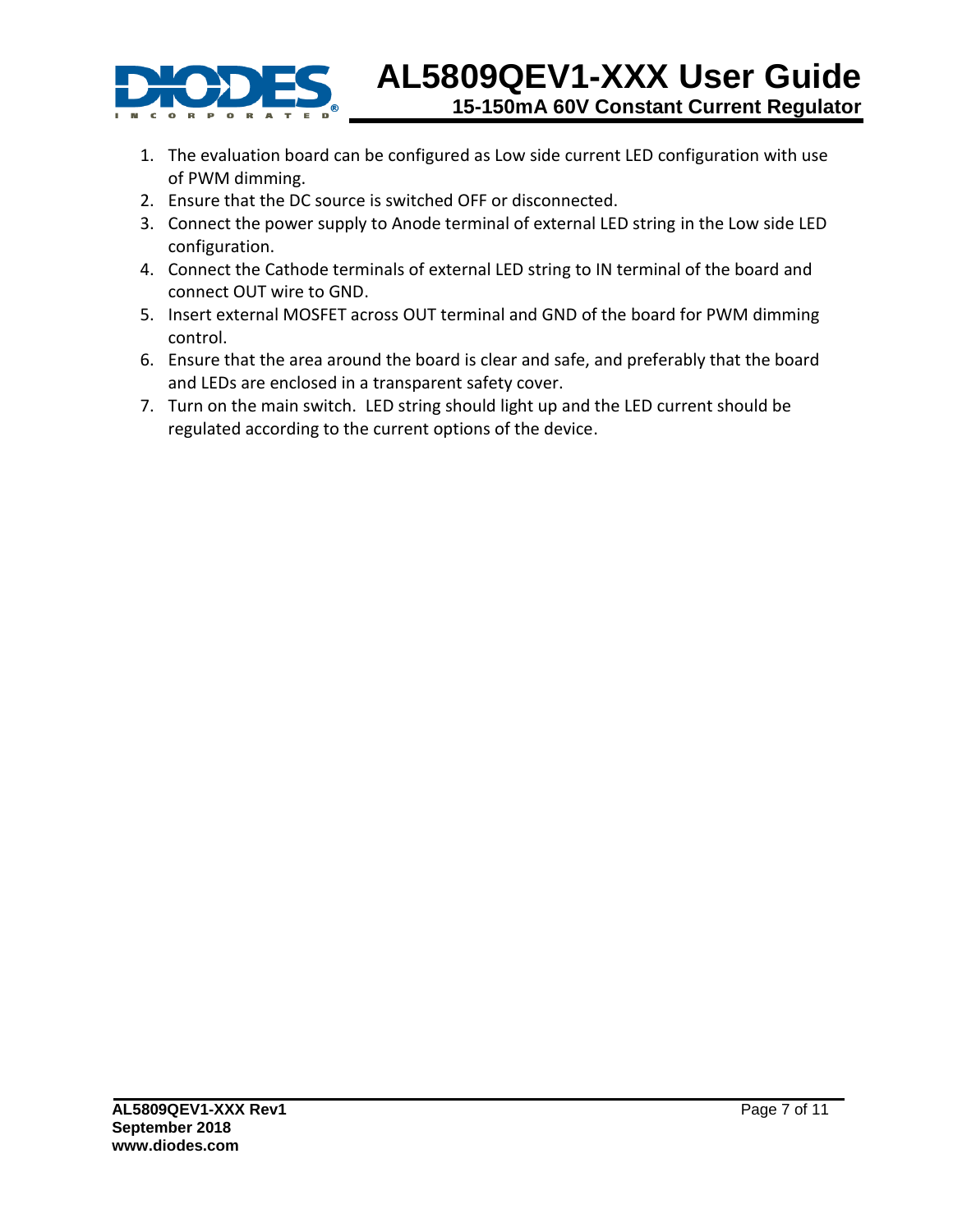

## **AL5809QEV1-XXX User Guide 15-150mA 60V Constant Current Regulator**

#### **Typical Performance Curves - 15mA, 20mA, 30mA, 40mA, and 50mA PDI123**



Figure 1. LED Current vs. VInOut



Figure 3. LED Current vs. Ambient Temperature



Figure 5. THSD of 20mA Current Option



Figure 2. Startup Minimum Operating Voltage





Figure 6. THSD of 40mA Current Option

Figure 4 LED Current Accuracy (%) vs. VInOut across Temp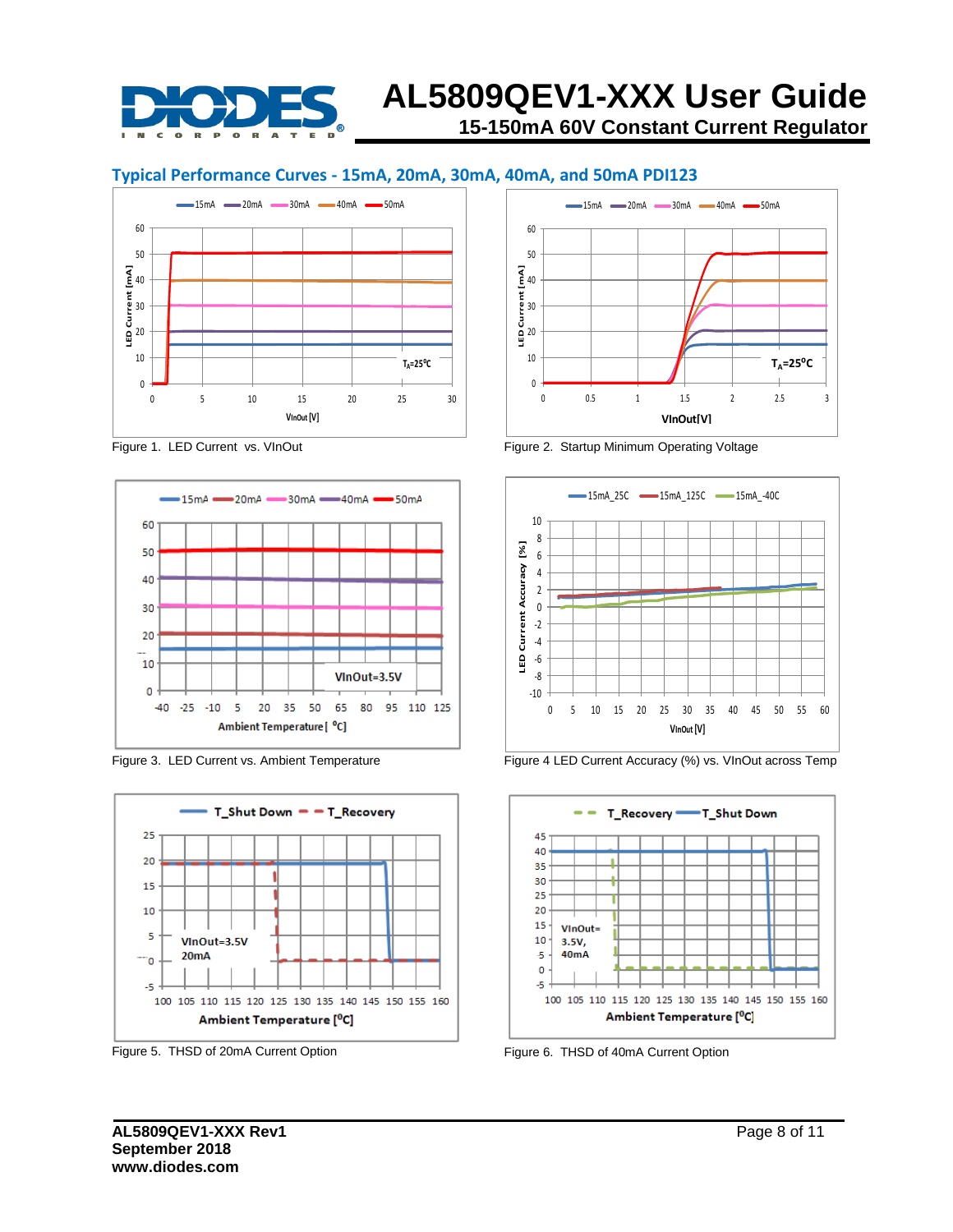

## **AL5809QEV1-XXX User Guide 15-150mA 60V Constant Current Regulator**

#### **Typical Performance Curves- 60mA, 90mA, and 150mA PDI123**



Figure 7. LED Current vs. VInOut



Figure 9. LED Current vs. Ambient Temperature



Figure 11. THSD of 20mA Current Option



Figure 8. Startup Minimum Operating Voltage



Figure 10 LED Current Accuracy (%) vs. VInOut across Temp



Figure 12. THSD of 40mA Current Option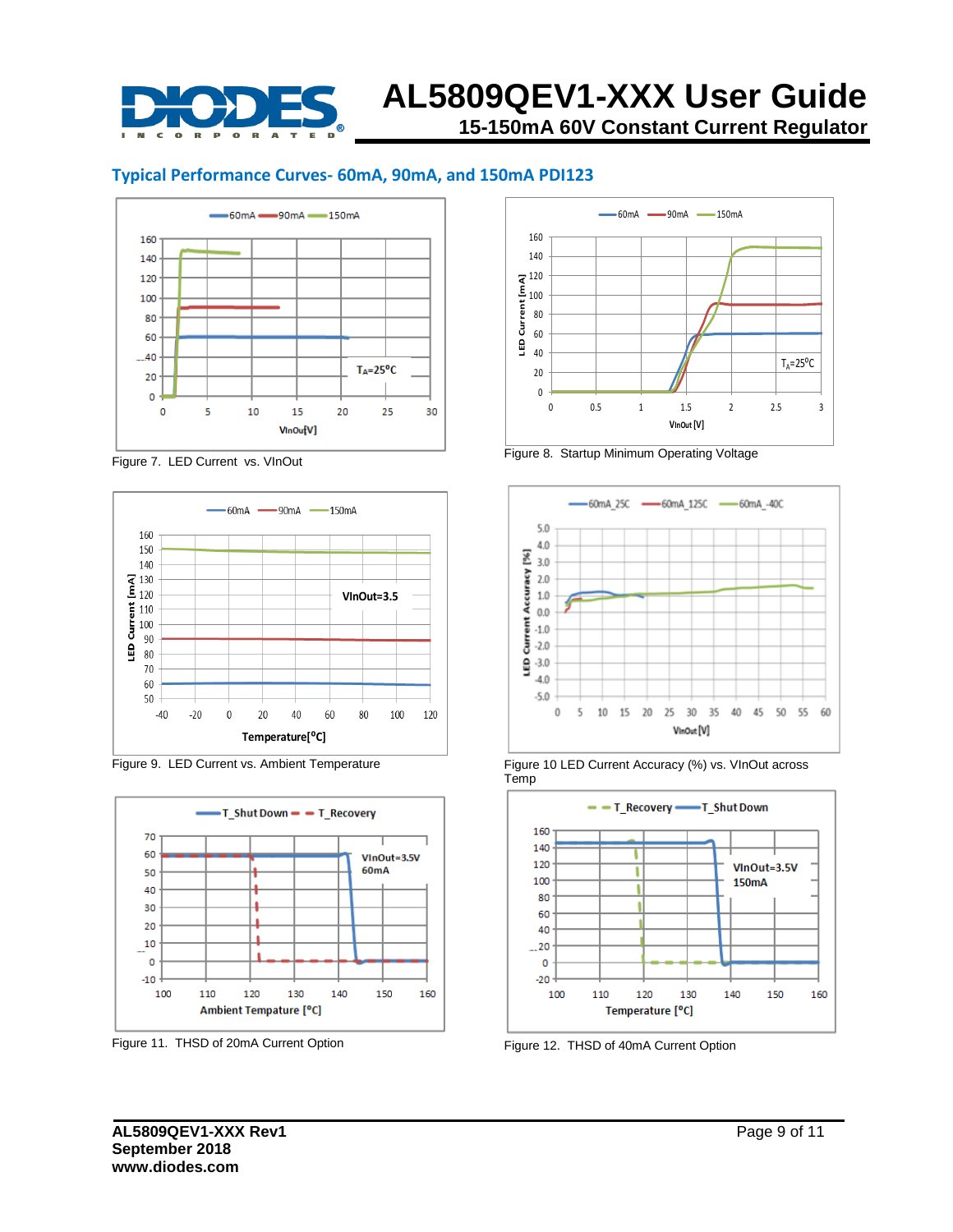

**15-150mA 60V Constant Current Regulator**

#### **Typical Performance Characteristics**



 $T_J = 160$ <sup>o</sup>C



Figure 15. Maximum VInOut vs. Temperature



Figure 17. PWM Dimming 150mA vs. Duty Cycle



Figure 14. Maximum VInOut vs. Temperature



Figure 16 PWM Dimming 90mA vs. Duty Cycle



Figure 18. Area Zoom In within Duty Cycle 5% of Figure 17